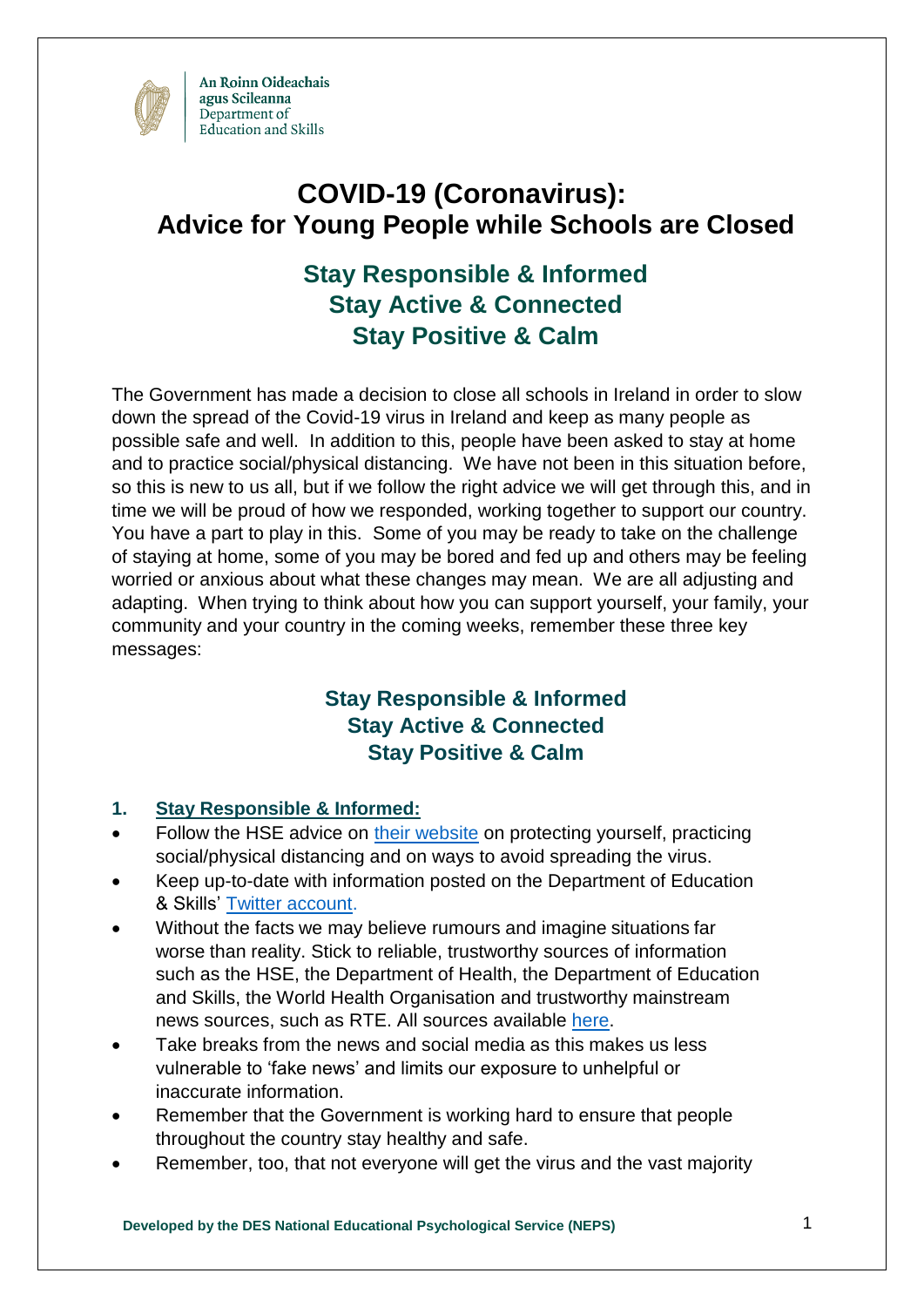

An Roinn Oideachais agus Scileanna Department of Education and Skills

who get it will recover fully. At times like this we all need to support each other:

- o Be kind and look out for each other.
- o Remember no individual or group is 'responsible' for the virus.
- $\circ$  If people you know get the virus remember that it's not their fault. They have been unlucky and need our support.





#### **2. Stay Active & Connected:**

**Routines and schedules** are the key to getting through this new phase of our lives. Making our days structured and predictable will help us feel secure and reassured. Schools have closed and this has changed our regular daily routines. During this time of Covid-19 let's create new routines. Keeping busy, having a sense of purpose and feeling in control of our time is very important. We can help ourselves get through this time by creating a *Plan for the Day*, every evening for the day ahead (see link at end). Following the normal school day can be a guide. When creating a *Plan for the Day* think about the following:

 **Include some basic daily activities:** Sleep is good for your health and wellbeing so it's important to get plenty of sleep - eight to twelve hours is recommended for young people. Leaving your phone/laptop/tablet outside of your bedroom will help you to get a good night's sleep. It's also important to eat healthily, to drink lots of water and to take care of personal hygiene. Aim to include sleep, taking exercise, showering and getting dressed into your daily routine.

(*Remember to discuss your plan with your family to make sure that your plan for meals, computer time, showering etc. works for everyone.)*

#### **Include some physical activity & housework:**

o Going for a walk or run/doing weights/jumping on a trampoline/following an exercise routine on line or by using an App. If possible try some physical activity outdoors and get some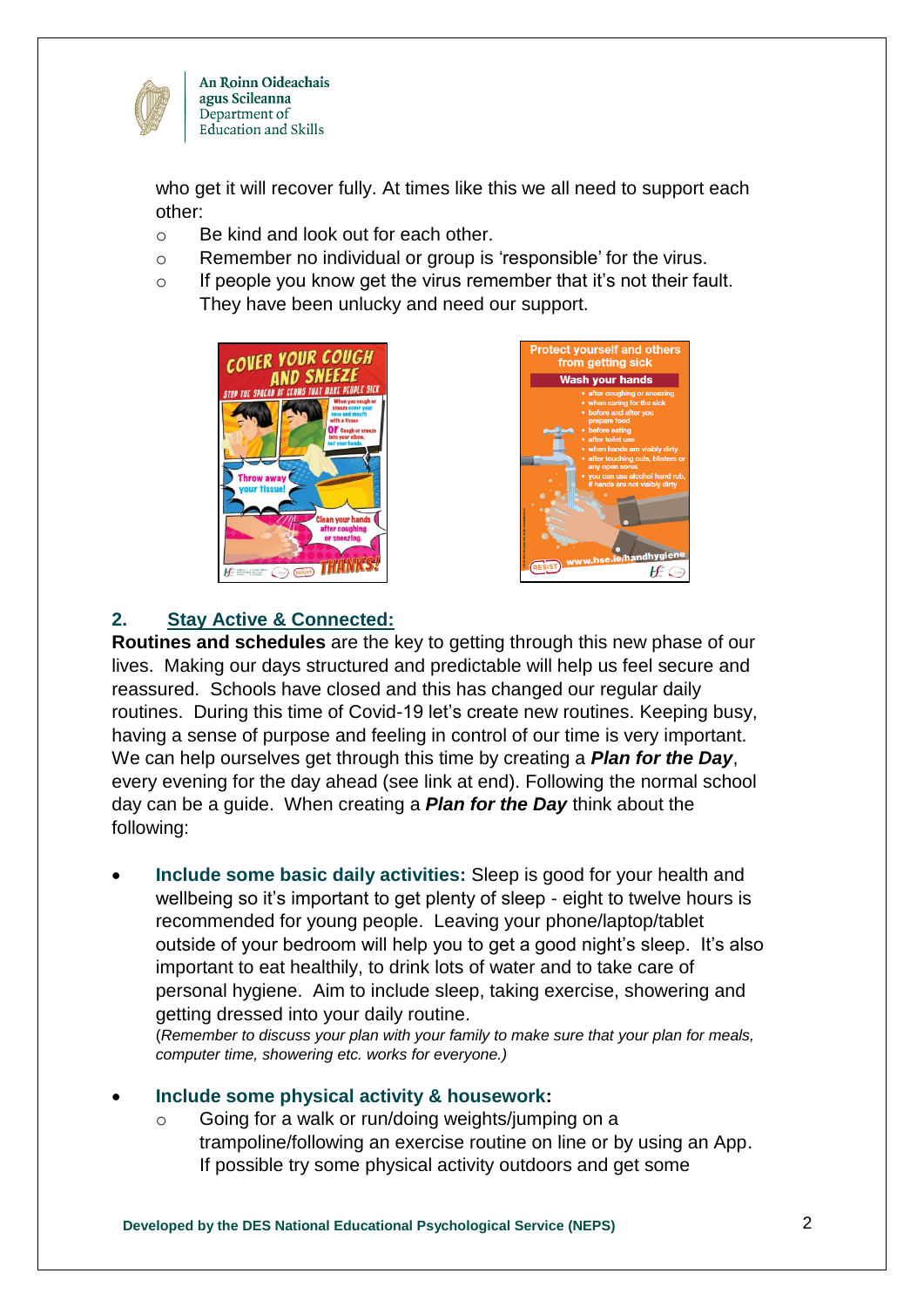

An Roinn Oideachais agus Scileanna Department of Education and Skills

sunshine and fresh air but stay within 2 kilometres of your home, keeping 2 metres distance from other people.

- o Tidying your room (make your bed/keep your space clean and tidy)
- o Helping with the housework (empty and load the dishwasher/mow the lawn/wash the car/vacuum/ help with the shopping/with cooking/with washing & ironing)

#### **Include some social activity:**

- o We all find it hard to be away from our friends, to practice physical/social distancing and to stay at home. Use technology to stay in touch. (Our country really needs your help with this.)
- o If you have relatives, family or neighbours who may be lonely or who live alone, why not give them a ring? Remember in particular older relatives.
- o Reconnect with your family. Find similar interests and plan to watch TV together, play board games/make a jigsaw or help with the housework together. Maybe you can help a younger brother or sister with their schoolwork.

#### **Include enjoyable and creative activities:**

- o Try something new. Use YouTube to take up a new hobby.
- o Do a crossword, read, draw, paint, write or listen to music.
- o Capture each day by documenting it through writing, recording or photography. Keep a journal/diary of this time. It might be something that you will really value in the future.
- o Write/email a letter to a friend, relative or elderly neighbour.
- o Watch a favourite TV programme.
- o Share and enjoy fun TikToks with friends.
- o Prepare a meal. Bake a cake.

#### **Include schoolwork:**

- o It is important that your new routine on weekdays mirrors the normal school day, as much as possible. One option may be to follow the order of subjects as they appear on your usual school timetable. Another option may be to take a short break after what is the usual length of a class period in your school.
- o It is important that you make time each day to complete some schoolwork. Keep a log of what you have worked on each day.
- o Your school may be using technology to support your education at this time. Remember to check the school website and your email regularly for messages from your school.
- o It is often hard to stay focused when working alone at home. This is normal. Taking regular breaks and rewarding yourself is key to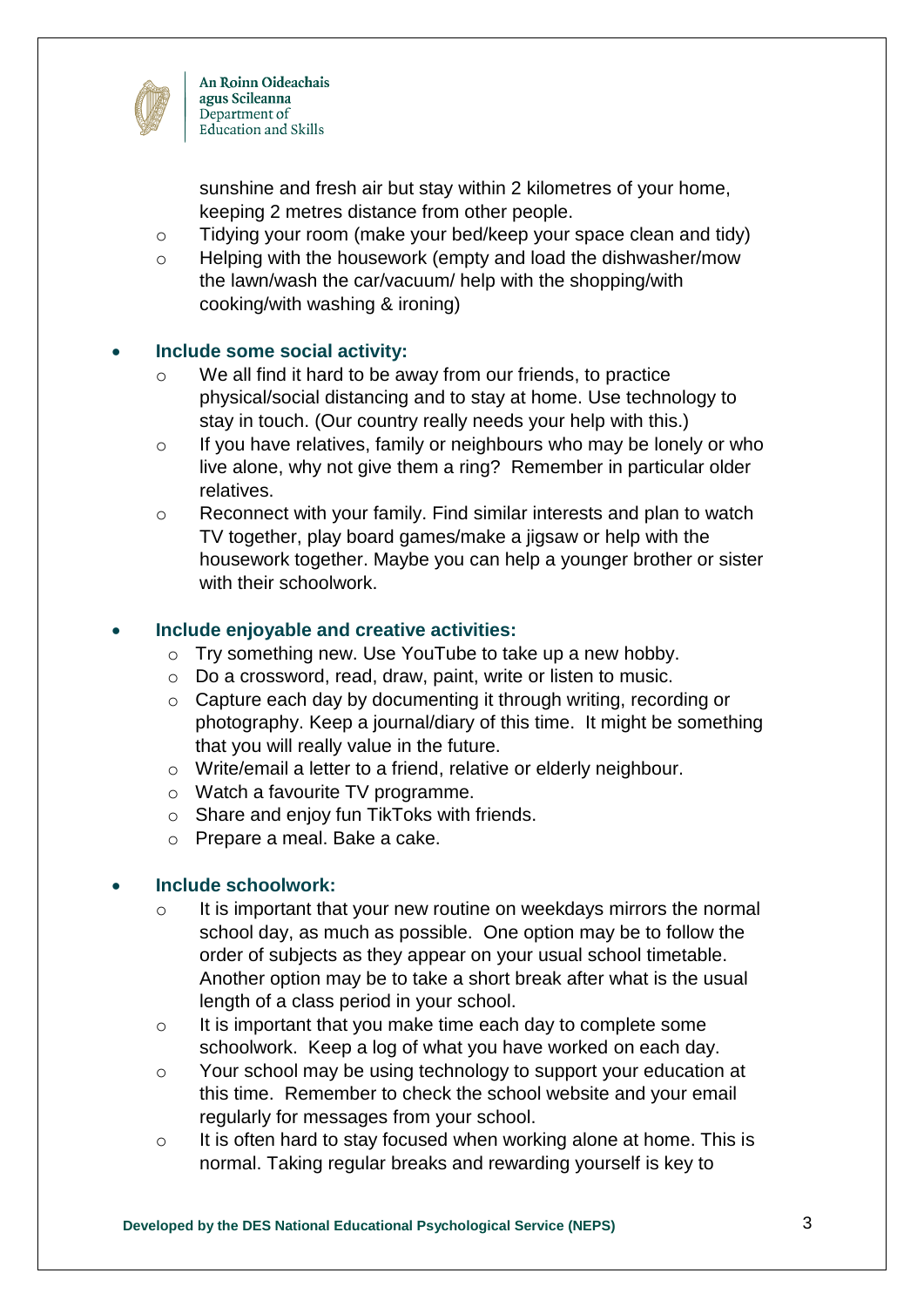

An Roinn Oideachais agus Scileanna Department of Education and Skills

staying motivated.

#### **3. Stay Positive & Calm**

Over the next few weeks we may have lots of different feelings. It may all feel a bit unreal. We may feel anxious, sad, afraid, fed up, angry, shocked or even numb. We may feel nothing at all. This is all ok and these are all normal and healthy reactions to stressful situations, such as the Covid-19 outbreak. There is no 'right' or 'wrong' way to feel. If our feelings and reactions seem different from those of our friends, remember that everyone reacts differently. There are things we can do, to help, such as:

- Talk to family and friends about your feelings. Sharing our thoughts or worries with others really does help.
- Remember that there are a lot of rumours and 'fake news' going around at the moment. If you are worried about them, talk to an adult or parent.
- Get your information from a reliable source.
- Continually talking about Covid-19 or watching constant updates on it can increase your anxiety. Try to limit accessing information on the internet/ television/social media that might be upsetting to you.
- Covid-19 will pass and life will get back to normal.
- Look at this break from your normal routine as a time to pay attention to yourself and make a special effort to take care of yourself. Try to get some extra sleep, eat nutritious foods and get some exercise, even if it is just a walk.
- Practice some relaxation techniques (see link at end).
- Do something you enjoy. Think about something that makes you feel good, then make it happen – like listening to music, going for walks, doing an exercise routine, watching a funny movie. Remember laughter is good medicine!

#### **Check out these hyperlinks:**

- o [Plan for the Day](https://www.education.ie/en/The-Department/Announcements/plan-your-day.pdf)
- o [Relaxation Techniques](https://www.education.ie/en/The-Department/Announcements/relaxation-techniques.pdf)

#### <span id="page-3-0"></span>**Check out these websites (this list is not exhaustive):**

- o [HSE](https://www2.hse.ie/conditions/coronavirus/coronavirus.html)
- o [Social/physical distancing](https://www.youtube.com/watch?v=NMwEDi9-kOk)
- o [Department of Education & Skills](https://www.education.ie/en/The-Department/Announcements/information-for-schools-preschools-and-third-level-institutions-on-the-coronavirus.html)
- o [https://twitter.com/@Education\\_Ire](https://twitter.com/@Education_Ire)
- o [Department of Health](https://www.gov.ie/en/campaigns/c36c85-covid-19-coronavirus/)
- o [World Health Organisation \(WHO\)](https://www.who.int/)
- o [www.spunout.ie](http://www.spunout.ie/)
- o [www.youth.ie](http://www.youth.ie/)
- o [www.jigsawonline.ie](http://www.jigsawonline.ie/)
- o [Little Things Campaign](https://www2.hse.ie/services/campaigns/littlethings/about-littlethings.html)

**Developed by the DES National Educational Psychological Service (NEPS)** 4